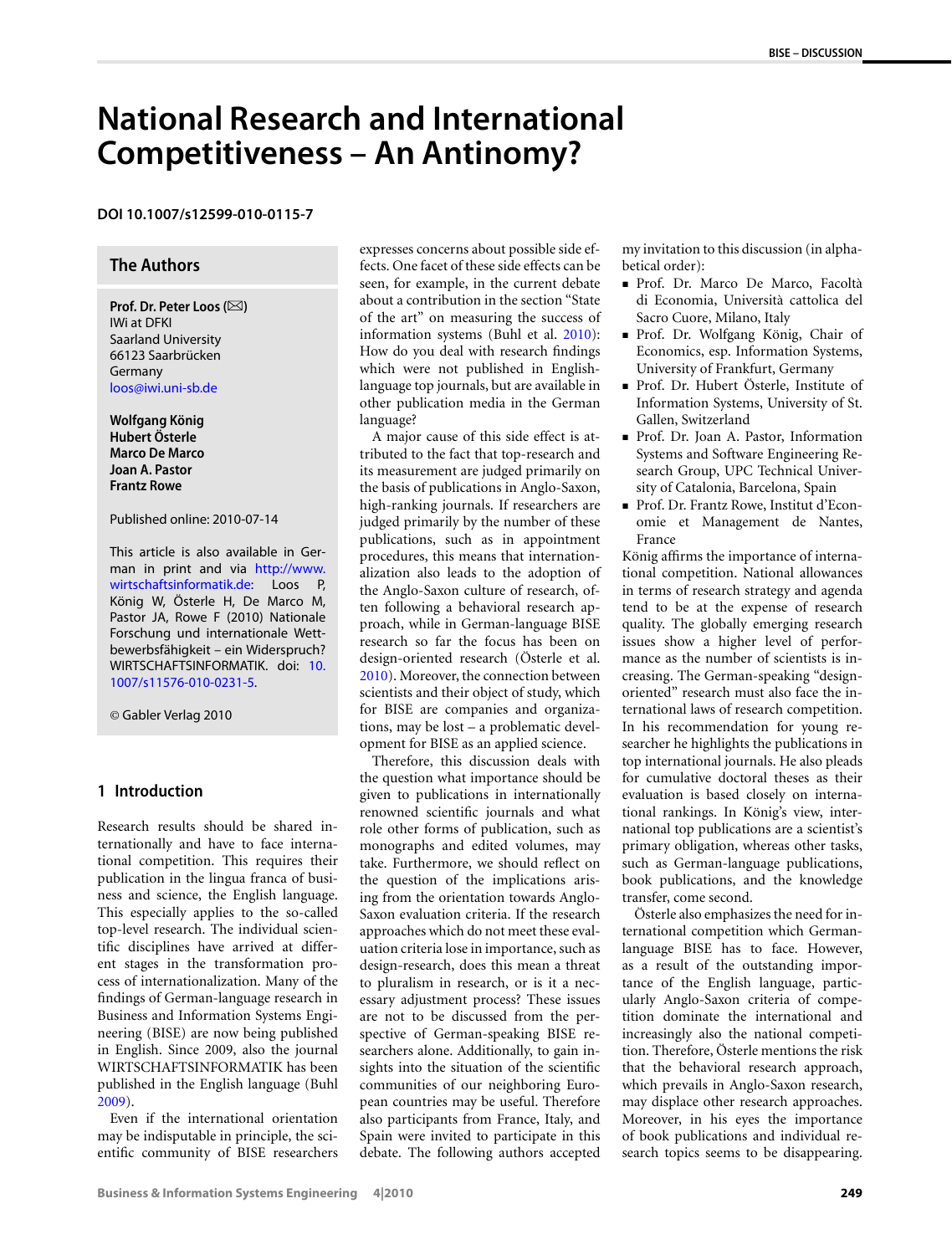The question of the benefits of research to society is pushed into the background. Therefore, he is critical of some emerging developments, such as the cumulative doctoral theses, and hopes that particularly established researchers do not align their publication strategies with one-dimensional criteria alone.

De Marco highlights the different approaches and methods in international BISE with its many facets, ranging from engineering to psychology. He leads this back to the social and economic context of research, among others. For example, many research contributions in Italy deal with SME as these dominate the Italian economy. Apart from publications in international journals, he also considers books and national journals as important publication media. Therefore, young scientists should pursue a balanced mix of publications. De Marco describes changes in the Italian university system, leading to the adoption of Anglo-Saxon standards and evaluation criteria. He mentions the implied risks and illustrates this by way of the biological evolution. He explains that the methods pluralism of the scientific discipline suffers from a uniformly narrow and rigid selection system. Therefore, he argues in favor of the application of differentiated evaluation systems in order not to endanger the diversity in research.

Pastor describes the prevailing research approach of BISE in Spain as designoriented, whereas in Spain no homogeneous scientific community as in Germany exists. In the public debate on research policy, the large gap between investment in universities and research institutions on the one hand and the lack of economically useful results in terms of products, patents, and spin offs on the other hand is criticized, which has implications on the current conditions of national research funding. For BISE, it appears that university research has hardly any relations to the local economy. In Pastor's view, the reason seems to be that so far there was a lack of incentives. The fact that most researchers publish in the English language and in international media sometimes leads to complaints regarding the fact that researchers are not interested in local issues. According to Pastor, an important point for a future successful research is an appropriate globalization, where research develops in the light of local issues and local cooperation, following global policies in a fair coopetition.

Rowe notes that English-language publications are also important from a French point of view, in particular for high-level contributions. He describes several steps that are necessary to change a high quality French publication into an English-language that can be placed in an international high-ranking journal. This transformation can lead to significant differences between the national and the international publication. Therefore, Rowe recommends that young scientists should start with national publications, whilst established scholars should apply a mixed strategy. Additionally, he recommends to cooperate with American coauthors for contributions in American, high-ranking journals or to publish in international high-ranking journals with a European background.

All contributions make clear that a strong international orientation of BISE research is necessary and desirable. This is true for both our scientific discipline as a whole and for individual researchers. However, some participants of this discussion highlight the risk that the dominance of the behavioral research approach in the journals at the top of the rankings leads to a one-sided orientation of global research, and thus results in an impoverishment of research approaches. If you would like to comment on this topic or another article of the journal Business & Information Systems Engineering (BISE), please send your contribution (max. 2 DIN A4 pages) to the editor-in-chief, Prof. Hans Ulrich Buhl, University of Augsburg, Hans-Ulrich.Buhl@wiwi.uni-augsburg.de.

> Prof. Dr. Peter Loos IWi at DFKI Saarland University Saarbrücken, Germany

# **2 Top Publications in English as Obligation and German-Language Media as Option**

The issue formulated by the responsible editor of the section "BISE – Discussion" is as follows: "What publication strategy should young researchers pursue in the controversial field of Englishvs. German-language publications?" Furthermore, he added some detailed questions in this context which I will try to answer by first focusing on young academics who tend towards the research elite (and more research-oriented universities require such achievements):

(a) *Why are English-language – international – publications important?* Internationally, a lot more researchers work on specific topics than nationally, resulting in a more intense competition for the best results – which, in turn, usually leads to a faster contouring of research and a higher quality of its results. In comparison: During the World Athletics Championship (a selection of several billion people) the level of performance is higher than that of the German Athletics Championship (population: about eighty million people).

From a specifically Germanlanguage perspective it should be added that in the top international journals scholarly discourse on methods and results is much more intense than in German-speaking countries. For instance, one of our articles is currently subject to a review procedure in an international journal in the second round of review and comprises not less than 43 (!) pages of discourse between the authors and reviewers beyond the article itself (18 pages in length). And in case of an earlier, already accepted contribution the responsible editor of the international journal called us and we discussed the entire article word for word on the phone – in 150 minutes. There are distances between the 25 national and 25 international top researchers – these differences are continued by the observable efforts in this country to make national or local allowances for leading members (sometimes with the argument that the authors could better use the time they spend in intensive discussions with reviewers for other research tasks) – which tends to affect the quality of the contributions.

This means in conclusion: If you have conducted excellent research with interesting results, you should always aim at a publication in a top international journal (and, once this is achieved, one can and should follow further objectives in a second step – see comments at the end).

(b) *Is there a scientific duty of care to consider foreign language – non-English – publications?* This question I would like to answer with a reserved "yes". Top researchers should in principle keep their eyes and ears open for results beyond the contributions in top international journals. In the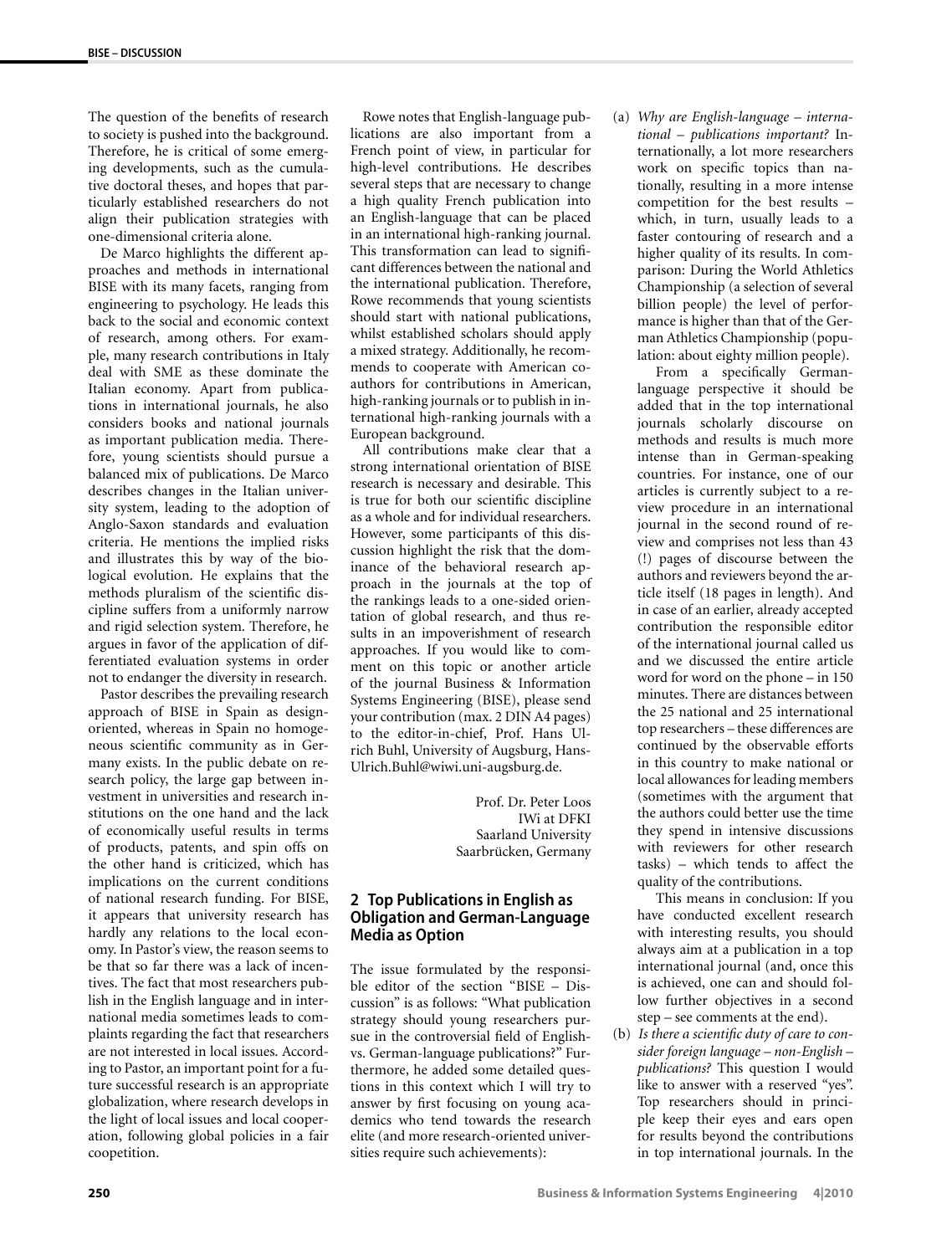daily work, however, experience underlines that the amount of the top results published there is very low, so that the chance to discover them is very limited. This probability is further decreasing as an increase of globalization is now clearly observable in science as well – also the Spanish- and Chinese-language research colleagues (just to mention these two groups) are increasingly piling into English-language media with their top results.

(c) *How can German-language contributions be considered in Englishlanguage publications?* Only a very small percentage of international colleagues speak German to some extent. This means that the obvious way, which I would describe as "acting in the global community by means of decentralized selforganization", is virtually excluded for solving this issue. This leaves only one option which is that Germanspeaking authors – i.e., foremost those from our German-speaking community – within their Englishlanguage articles process the most important research results from the local area that are *different* from the general international view – different, since those findings that just subsequently confirm the international state of knowledge do not deeply enhance general knowledge (and given the common time constraints, one should only invest additional time and attention with regard to such an objective).

A completely different approach to answering the question was recently established by the journal WIRTSCHAFTSINFORMATIK: By means of a strong support from the German economy, German-language contributions are translated and published 1:1 into the English language – and thus, they are read internationally, and – hopefully – cited. Basically, it should be emphasized that WIRTSCHAFTSINFORMATIK, as a German-language journal until the recent past, is listed in leading international rankings as one of the world's very few non-English speaking media, and the now-standard translation and publication of all contributions in English will continue to improve the journal's position.

(d) *Do English-language publications lead to a change in the own research agenda?* Of course this can happen in an enlarged competitive arena. The art of science consists in the successive development of stable long-term research results – successive means here that the sustainable results of a researcher form the basis for further research. This is usually done more quickly and systematically in the so-called main streams of scientific debate, which focus on more basic research questions of a subject, than by means of a more random bottomup emerging of such research structures in an ever-fragmenting world of knowledge. The internationally observable main streams just have more scientists in a field of research, who tend to relate more closely to each other and thus enhance the condition of successive research in comparison with national practices.

From a German-language perspective, the question is exciting of how we deal with a successful central-European field of research – I am talking about the design-oriented paradigm of BISE – which, in the eyes of the local protagonists, is given too little emphasis in the international context. Again in this case one can only reply that the international "market" follows its accepted laws, and if the German-language community does not sufficiently comply to these structures, the international as well as the national research suffers: The international research, since improved German-language results are recognized only with a certain delay, and the national because its quality is not sufficiently recognized in the international community. Thus, also here top international publications are required.

(e) *What are the pitfalls of a non-native publication?* The usual answer is probably that the authors need to deal with English words, sentence structure, precise expressions and language melody. Valid options for action are to read many excellent English-language articles and visit excellent international conferences in order to improve one's language skills, and to ask a native speaker to correct the paper just before the submission of a contribution (by the way: even prominent Englishlanguage authors use professional editing services before submitting their articles). I would like to allude to another hidden, but more serious issue. Especially in the top journals it can be frequently observed that the angle of view in the international field is larger, methodological rigor is more continuous, and thus also the construction of a scientific contribution differs from Germanlanguage articles – please bear in mind the above mentioned examples in (a) for the cultural context. An understanding of these differences can be achieved only to a limited extent through the standard methods and practices for studying a foreign language – here, the best option is to do research in the environment of an outstanding scientist in the international field for an extended period – ideally in a joint project and several times in the course of research.

What kind of publication strategy should young academics then pursue in the light of these multi-dimensional challenges? Provided that the doctor father/mother is aware of the challenges – are there any tools that help young people? Basically, today and in future the following applies: Those who aim at a future as a junior scientist in a research university must have English-language publications in top international journals (plural!).

At Frankfurt university, we have doctoral regulations allowing the cumulative dissertation, which thus aims at articles published in or submitted to top media (in the latter case, the first round of review should have been positive). Correspondingly, we set out a list of 20 international top mainstream media at our department based on the WKWI recommendation list, the Jourqual rankings of VHB, and less important international rankings (such as by Willcocks in EJIS 2008) – consisting of fifteen journals and five conferences (some exceptions may be made for other top media) – in the sense that only media are possible which are top in all of the rankings. The restriction to the mainstream increases the intensity of competition, but also increases the likelihood of acceptance of a very good contribution in a very good journal.

In a research department it is also important to ensure a substantial proportion of successive research given the high international quality standards – we should not assume that a rapid, in-depth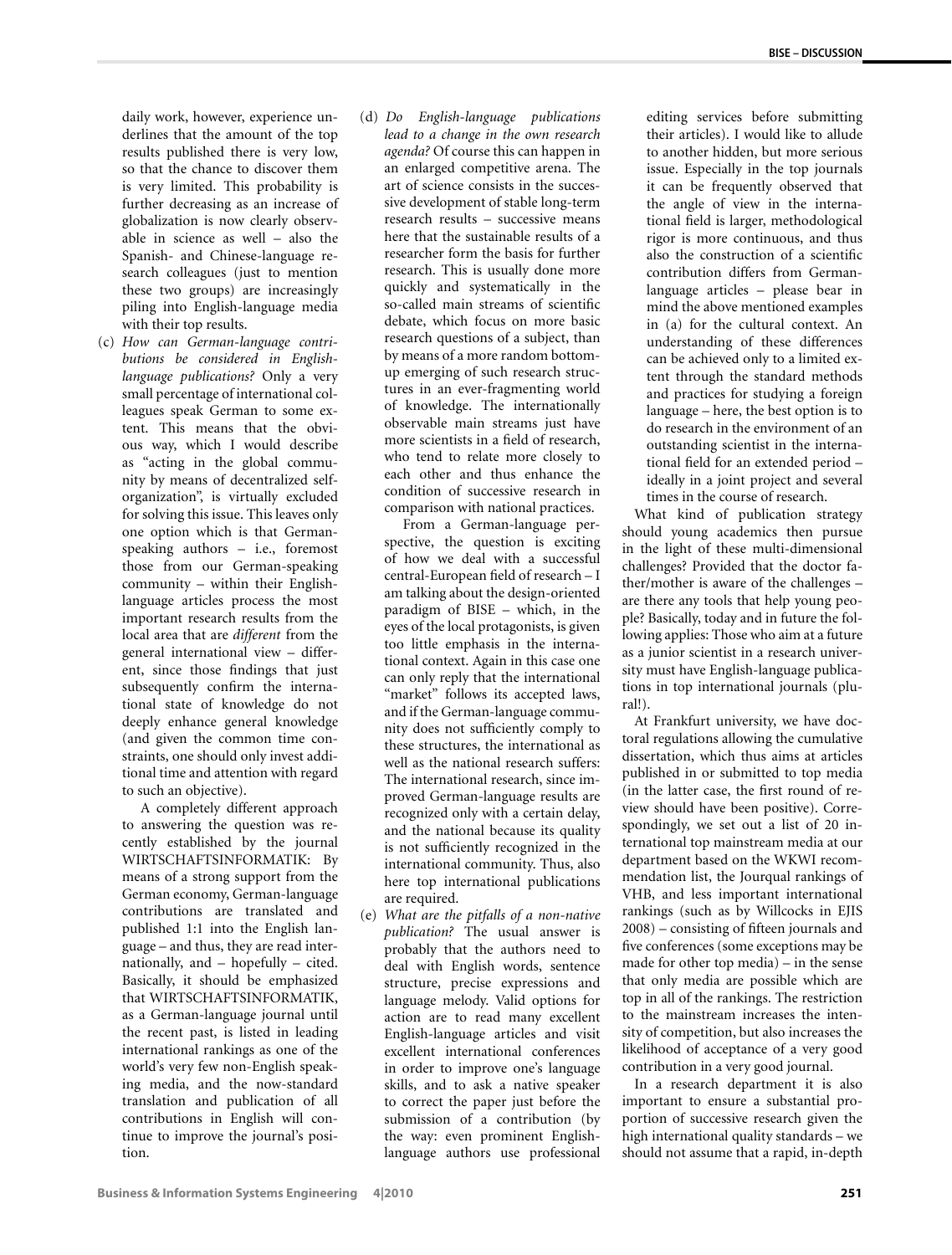exchange of knowledge objects, theoretical foundations, and knowledge acquisition procedures increases the individual publication opportunities.

We offer important parts of a structured doctoral program once a year with the help of top international researchers to the extent that significant theories and knowledge acquisition procedures are practiced; similarly, discourse events are held on fundamental contributions in top journals. On this basis, we use the above-mentioned five international reputable conferences with a doubleblind review process as a testing ground and therefore as a "step" for subsequent contributions to top international journals. In not more than 18 months after the start of a research study an accepted contribution should show the research quality of a young scientist. In the present environment, this specifically means: The journal WIRTSCHAFTSINFORMATIK is ranked as B+ Journal (according to the Jourqual ranking) and thus is the fifteenth journal. Extraordinarily important obviously for the German-speaking countries, but also globally respected, the journal is an internationally reputable one – we had already set the target that contributions have to be published in *several* international journals. The other 14 journals consist of eight journals in the A+ and A− field and six journals in the B+ and B− range according to the international ranking. By the way: A task for authors of top publications is also (beyond the fact that they act as reviewers in international journals themselves) to "replay" their international experience in the development of the journal WIRTSCHAFTSINFORMATIK (and thus the local community) – for example (see (a)), to intensify the discourse with the contributing authors as a reviewer.

If this requirement is met, other targets come into view, such as knowledge transfer into the general community and into practice. This will also include the selective presentation of research results in important German-language media, such as in the biennial WI conference. We work empirically in many parts – and the documentation of collected data often takes the form of a book.

This structure has proven to be fundamentally sound to enable young scientists to meet the multidimensional challenges.

Prof. Dr. Wolfgang König Chair of Economics, esp. Information Systems University of Frankfurt, Germany

# **3 Ritual or Benefit**

## **3.1 Internationalization**

Closed markets are rarely efficient. Innovative excellence evolves in international competition, from telecommunications to the automotive industry to agriculture and arts. If we postulate efficiency as a value of economic activity, we must require international standards for science and particularly for Business and Information Systems Engineering (BISE).

#### **3.2 Situation**

At present, English is the lingua franca of science. Therefore, journals from the Anglo-Saxon, especially the American research community, i.e. IS research, have taken center stage in international scientific competition. The reviewers focus on the criteria for scholarly standard that are acknowledged in this community, resulting in a concentration of behavioral contributions with an easily verifiable methodical research approach.

Research policy and its excellence initiatives and the media with rankings, such as in the Handelsblatt, regard publications in the mentioned journals as being of international excellence. Universities have begun to align themselves with this view: They support anything that gains points and thus prestige. This applies to habilitation procedures, to the appointment of professors, and to the distribution of funds to departments. Young academics are increasingly becoming attuned to this approach since a few years.

Some BISE researchers see this simplistic assessment of science as a high risk, especially those from the German-language design-oriented BISE, but also by the representatives of the American Design Science:

- Behavioral studies are suitable for analyzing correlations, such as of price determination models and customer loyalty, but contribute little to the development of business models, such as the Apple Store or corresponding innovative transaction models. For the publication success, it is less risky to replicate an established research design than to formulate innovative solution approaches. However, if behaviorism does not support design science, innovation largely falls behind.
- The so-called top journals often put stronger emphasis on the research approach than on the results, as the space

taken by the description of approach compared with the description of results shows. Scientific rigor often goes at the expense of utility, in designoriented as well as in behaviorist contributions. In order to justify a statement, it usually has to be considered so restrictedly that it is of very limited value for its application. The transfer of research results to economy and society is not taken into account.

- The question of the benefits for economy and society is hardly posed longer. Research seems to work for its own sake.
- Researchers spend more and more time traveling, as also giving talks contributes to the desired points and young researchers obviously attribute major influence to networking despite the double-blind reviews.
- The new criteria for scholarly standard threaten the cooperation between economy and science. This is less a question of language than of topics. Besides, every day that a researcher spends on the road or in committees is lost for the analysis of reality.
- Journal publications are only suitable for scientific results that can be described on a few pages (after deduction of the methodical reasoning). Reference models, such as for master data management, and methods, such as for the interaction within Internet shops, cannot be described in this context.
- Textbooks and similar book publications that summarize the current state in a field of knowledge are of fundamental importance for a scientific discipline; however, these are not considered in the one-dimensional perspective of science.

## **3.3 Consequences**

Scientific research must be international and thus must be in English. On the one hand, it must be able to evaluate the available state of a research area and on the other hand has to make its results internationally accessible if high importance is attached to the dissemination of knowledge and approval within the discipline. Are the mentioned risks simply an unavoidable side effect?

Many universities have introduced the cumulative dissertation and promote it as it is attractive to the supervising professors as co-authors and to the faculty in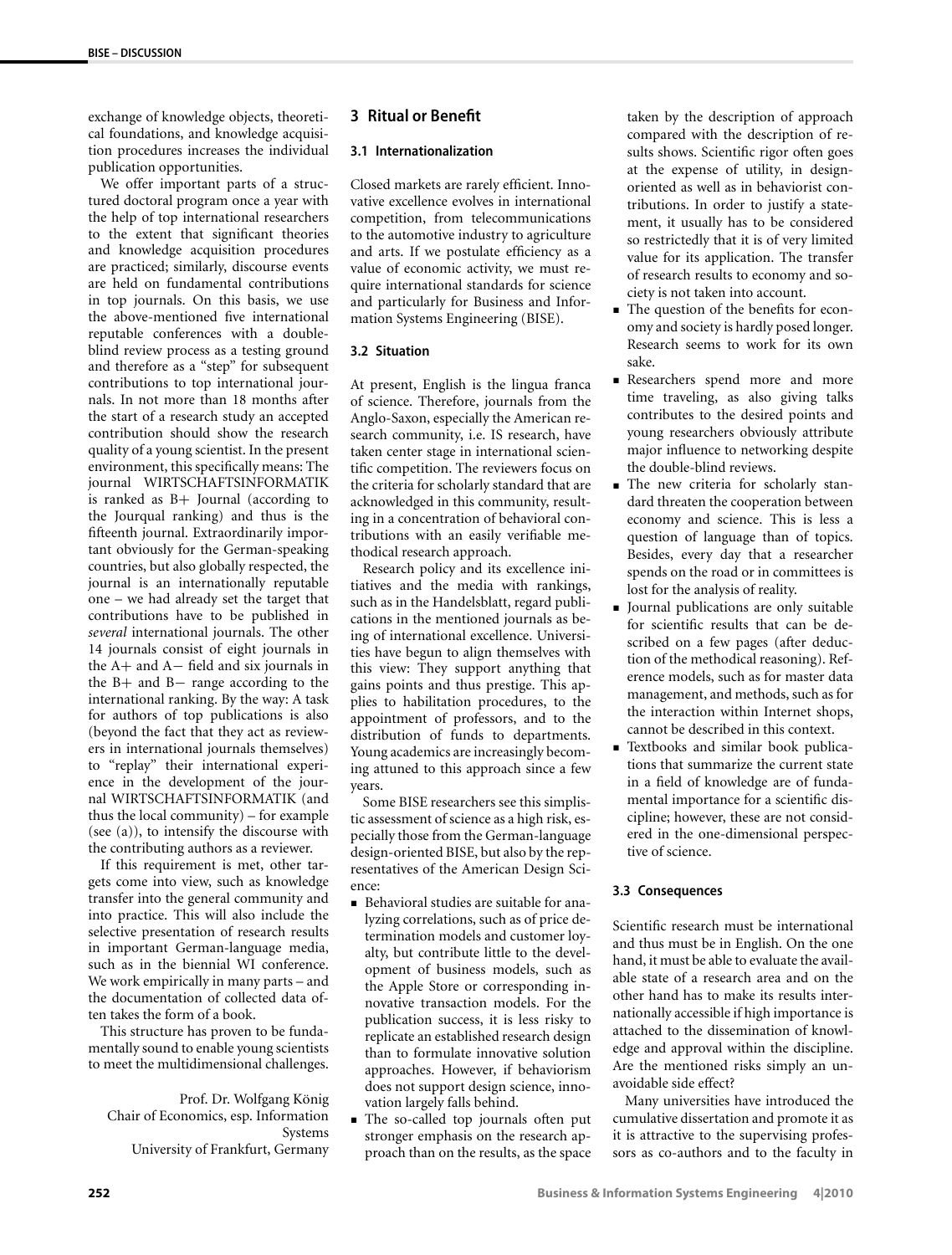order to gain publication points. In contrast, the book for the doctoral dissertation can be better planned than the somewhat random procedure of peer review of journal articles. From a scientific point of view, the book offers the opportunity to summarize the knowledge of an area, to develop comprehensive proposals, and to finally verify these to a greater extent than many journal articles. A relevant dissertation has also helped many doctoral candidates in their career.

At present, it is hardly possible to avoid the cumulative habilitation, even if in principle the same reservations apply. After having achieved the habilitation, young researchers will be judged in terms of their international publications when applying for a professorship, not in terms of their books.

Professors have the greatest freedom in choosing their form of publication if they do not desire calls to other universities, are not dependent on publication points in their faculty, and if their self-esteem is not determined by simplistic rankings. We must hope that enough of them continue to write good textbooks, guidelines for practice, but also principle works in form of books. They also have the obligation to publish design-oriented research internationally, and thus contribute to the acceptance of this approach and to the pluralism of methods respectively.

Important indicators are journals and scientific conferences. All scientists are responsible for the quality of the review process. The more a reviewer knows about the issue of a publication, the less he has to cling to the formalities of the research process and the more he is able to deal with the results.

It seems to be a matter of course that researchers analyze the publications within their own language area besides the English-language publications and publish in their native language if, e.g., this is necessary for teaching or the transfer into practice.

Internationalization and adequate performance measurement are not mutually exclusive, but should be combined. We must hope that the reductionist form of evaluating scholarly standards will take care of itself in the near future. The alienation of university from economy or administration could become one regulatory element, the quality and relevance of teaching another. Of course, a preventive correction of the mechanisms is preferable. Here, science could learn from practice: One-dimensional incentive systems have demonstrably led to disorder, which is why the annual objectives of executives and professionals are rarely limited to a single dimension.

> Prof. Dr. Hubert Österle Institute of Information Systems University of St. Gallen, Switzerland

## **4 What is the Correct Yardstick to Evaluate Research?**

The themes addressed in the interesting article by Urbach, Smolnik, and Riempp, and the subsequent comments offered by the colleagues Mertens and Schumann, and Urbach have prompted these brief reflections.

We are far from invoking *one best way* in research; nevertheless there are two indisputable facts:

- 1. research has a far higher significance than the university's other institutional activities;
- 2. research is increasingly evaluated according to international standards. The benchmark parameters must perforce be "global". On the other hand, in a society of dwindling mobility barriers between people, goods, ideas, and capital, it would be very strange if solely the fences separating the single national academic communities, or even specific disciplinary sectors, were to remain standing.

*Why are international (English) publications important?*

We must first make the distinction between language and content.

In terms of *language*, in the past a language dominated some specific fields, used by those who, for various reasons, wanted to diffuse their thinking and compare themselves with their peers: for centuries Latin was the language used to study medicine and law, while in its early years, German was the language of psychoanalysis, French and Latin were the languages of mathematics, while Italian was the language of classical music.

The scholar's goal is to push forward the frontiers of knowledge, but also to promote its diffusion. New knowledge can open new horizons of analysis and problem-solving. Therefore, someone focused on information systems research seeking an exchange of views with their peers has no option but to use English.

The reference community cannot therefore be delimited on the basis of national belonging but on practice, and

needs a common language that, today, is unquestionably English, tomorrow perhaps not.

*Content*. Clearly, each country's scientific interests in the diverse information systems and related research topics can differ broadly in terms of approach and method, making it hard to compare and evaluate the results like in the experimental sciences.

Information systems – let's not forget – is a wide-ranging and multifaceted field of study, in which the core disciplines range from engineering to psychology. This obviously explains why the academics find it necessary to specialize in individual thematic areas. For example, in Italy, where the production landscape is populated by numerous small companies, the management of information, in line with a perspective that pivots around the mission of the smaller enterprises, is clearly dominant. In countries where finance is a significant driver, more than understandably the interest lies in themes related to the role of ICT in trading operations or competitive strategies. In nations featuring a developed and ubiquitous technology infrastructure, the focus is on the effects of the ICT applications on the citizen and society as a whole.

Generally, the conditions in which to direct, develop, and enhance the value of research and its results are created in places that can draw on clusters of specific skills and an array of analytical and qualitatively satisfying data issued by the public authorities and specialist bodies.

For example, in those countries where a person's medical record can be used as court evidence, the physicians are induced to provide a complete and accurate picture of the facts. Unlike colleagues in other countries, academics in countries that make these huge database contents available for research have the advantage of access to the high quality empirical data contained therein.

Italy's central bank (Banca d'Italia) has been methodically and rigorously gathering a whole series of detailed information (accounting, financial, organizational, and technical) from each financial intermediary (such as banks, insurers, investment companies). This information capital has enabled many of our colleagues to improve their academic position and to build research structures empowered to give a valuable contribution to both the scientific and professional communities.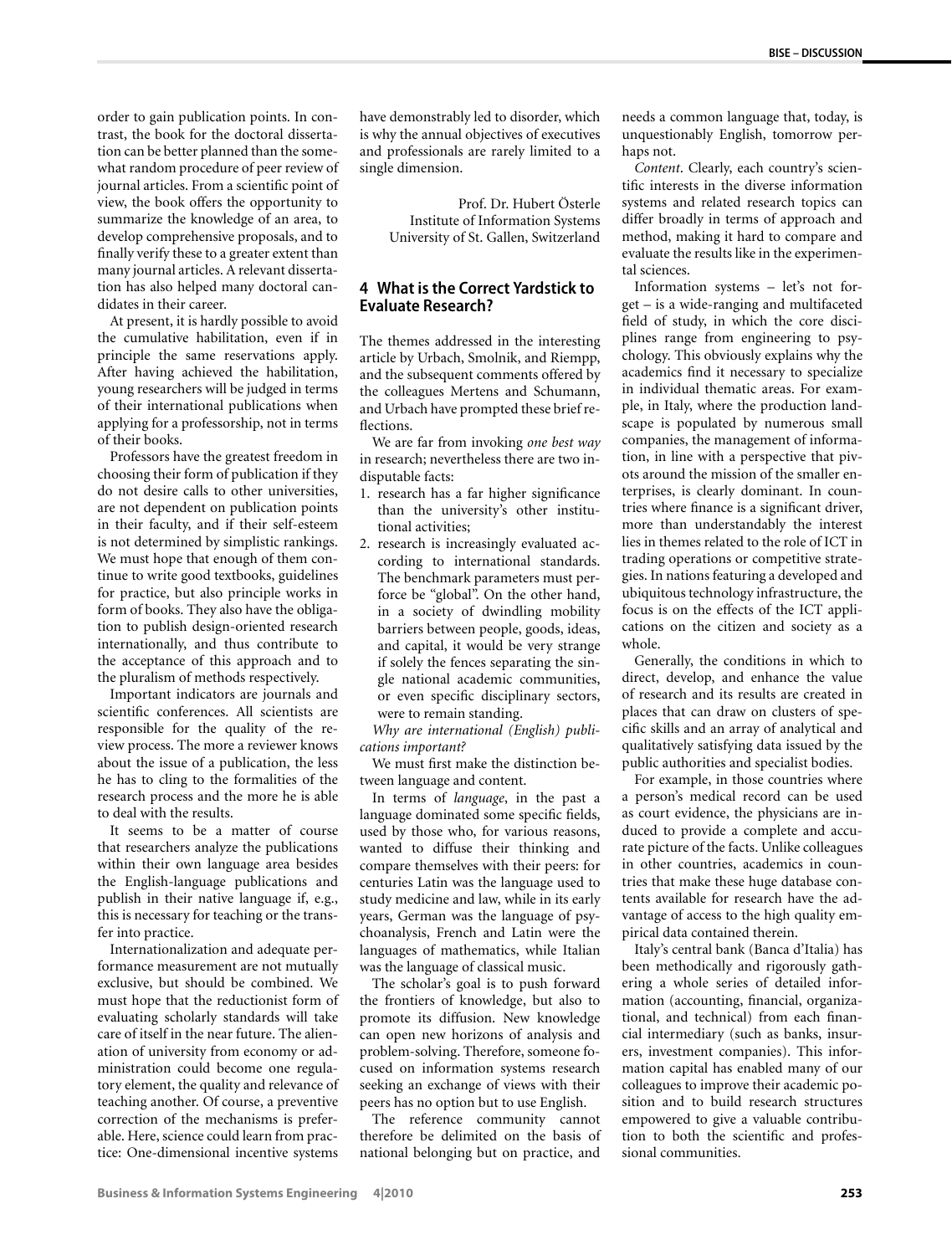Meanwhile, the report on the public agencies issued by the US General Accounting Office (GAO) is a source of information that has been drawn on by generations of scholars. But there are many other examples, too.

*Are books, collected editions, or monographic dissertations less valuable than peer-reviewed articles?*

Articles in the English language in international journals are a "ticket" to enter a vast and recognized community. In an academic career, that "admission ticket" is a payment "in installments", a rule that not even the most authoritative researchers can circumvent.

I'd like to emphasize that the evolution underway must not lead the publishers to abandon the publication of books, research monographs, and articles in quality national journals. Quite the contrary: in fact, each community should encourage young researchers to present the results of their studies in a balanced way, by which I mean using both the prestigious international journals and the more traditional outlets.

The impact and significance of monographs is different to peer-reviewed articles, of which the latter are put through a tough selection process, while books are generally subject to a less strenuous review process. However, books organize, make in-depth investigations and systemize knowledge on a specific theme. In their highest expression they are indicative of the scientific maturity of the respective authors. As a result, it would be a mistake to dismiss the value of books and collected editions.

In Italy, the debate on the need to publish in the international journals, and also on the possibility of replacing the monographs with papers, is in full flow. There is much reflection also on the pros and cons of cumulative dissertations. The publication of work in "impact factor" journals by disciplines such as biology, pharmacology, chemistry, engineering, physics, and natural sciences in general has been long considered a key part of the assessment of young scholars and of the departments' scientific productivity.

For some years, Information Systems – classed as a social science and, in Italy, under the umbrella of business studies – has been lobbying for uniformity with the international community. An alignment process was also suggested by the parallel legislative and institutional reform of the Italian university system,

which has led to the setting up of special bodies to monitor and report on scientific output and which, before, were practically nonexistent. The favorable stance on "impact factor" publications has taken root and, consequently, so has the recognition of the value of cumulative dissertations and peer-reviewed articles versus the traditional monograph. Nevertheless, this process has only just begun and concrete evidence of its definitive adoption will not ensue until the examining boards called to comparatively assess the candidates have shown they can operate in line with the new criteria.

Italy is clearly charting a course towards the internationalization of research, although the timing and ways of the transition from a "book generation" to a "peer-reviewed paper generation" of academics are far less clear.

*What does society expect from our work?* Visibility, prestige and international reputation are only a part of the mission of a scientific community. In fact, the other part of the mission includes:

- (a) develop and diffuse knowledge useful to its country or to specific economic sectors. In Italy, that means, for example, focusing on topics that might be of limited interest to the readers of the top international journals, but crucial to improving the national culture;
- (b) implement a quality system of instruction that doesn't necessarily reconnect to knowledge developed with the use of sophisticated tools and methods, as, on the other hand, required by the international scientific community.

In short, international prestige should not be pursued at the cost of losing one's own identity. If we want to make our small contribution to the world then there is no other way than to make our voices heard. This can be done in any language as long as it reaches the *right* audience.

*What are the pros and cons of today's international English in language and Anglo-Saxon in approach publication criteria?*

As we have seen above, the growing importance of international (English) publications is essentially due to two factors:

- 1. the scholarly community needs to easily share and exchange ideas and outcomes on a global scale;
- 2. scholars of all countries tend to be increasingly evaluated on the basis of the number and authoritativeness of their international publications.

These two factors are very different in nature. In the first case, international (English) publications are encouraged for the *general interest* of knowledge development, whereas point two identifies the desire of *single researchers to make a career* as a basic trigger for the growing importance of international publications.

These two factors tend to interact in a strong spiral of mutual positive feedbacks, which results, for historical reasons, in a global spreading and strengthening not only of English as a common language, but also of Anglo-Saxonoriented standards for the evaluation of scientific writings and research outcomes.

This situation can be usefully enlightened with the tools of ecology of knowledge. In terms of eco-evolution, factor one (knowledge sharing) is of course very important, but the ensuing factor two (a rewards system to encourage knowledge sharing) is a double-bladed weapon.

Let's make an example, drawn from evolutionary studies. Each organism can be considered as a knowledge system, where knowledge can be stored in the DNA, in the immune system, in the brain, etc. It has been shown that, if we take an organism as a knowledge system, rewards will tend to make it more efficient and more stupid.

For example, a peacock who is rewarded by a female (a peahen) for its magnificent tail will tend to reproduce peacocks with increasingly sumptuous tails, until this becomes counterproductive to its survival.

Likewise, a human being who earns a reward by solving problems in a specific way (for example, by complying with office practices*...* or with international review processes) will end up becoming blind to any form of alternative solution, even if these are glaringly obvious and also much better. In other words, we specialize too much *in earning the reward in itself*, until it eventually becomes a straitjacket.

As a result, any kind of knowledge system (whether peacocks' DNA or academic community) subject to a rigidly enforced system of punishments/rewards is bound to lose elasticity and gain in stupidity until it crosses the critical threshold: the peacock with his excessive tail would no longer be able to live in nature.

Well, peacocks are lucky: as long as they are considered beautiful someone will feed them, and they will survive in the comfortable protected environment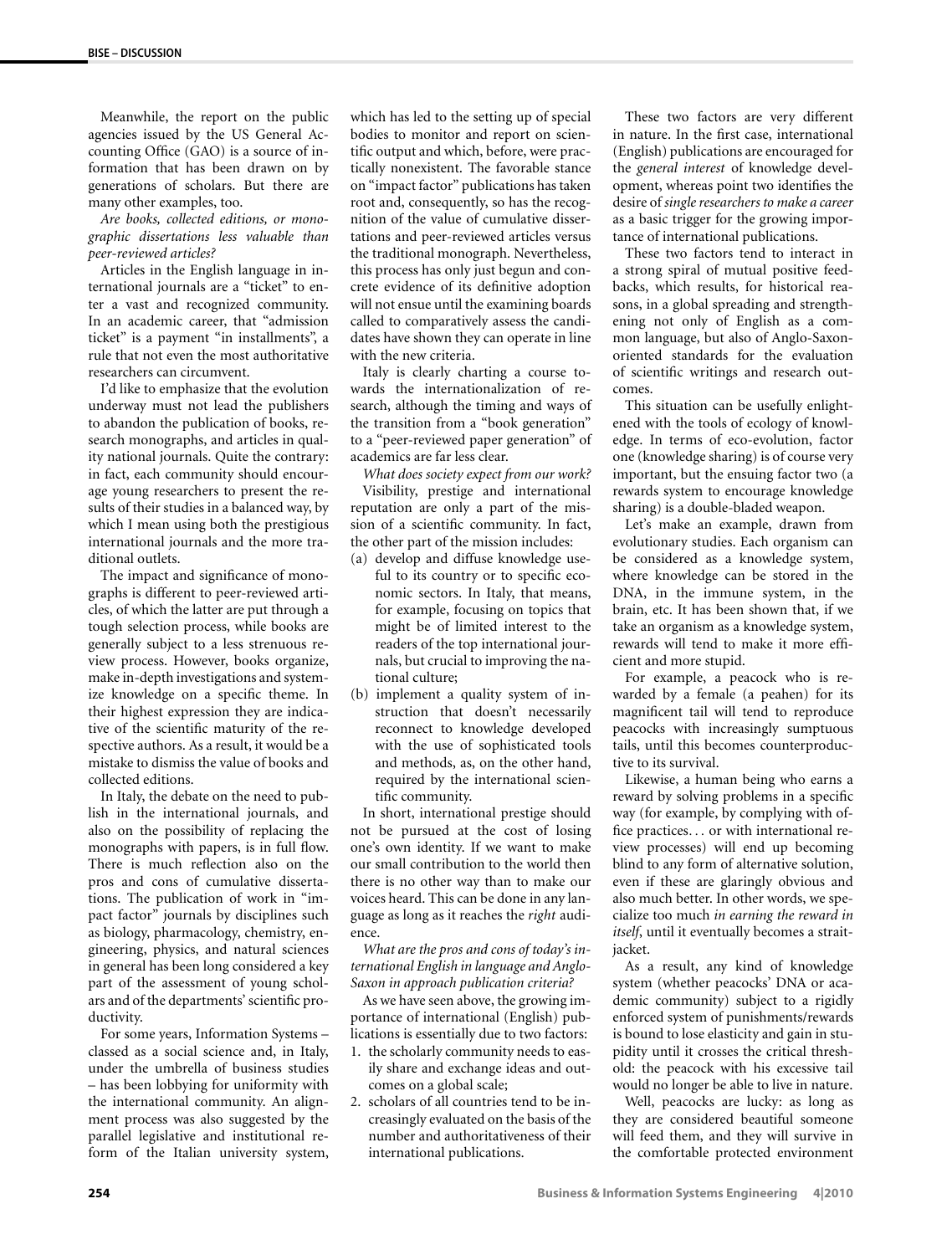of zoos. But maybe the scholarly community should go beyond the hope of being fed for their self-referential skills. In other words, international standards of evaluation for scientific writings are essential to allow knowledge sharing, but, in an eco-evolutionary perspective, these standards should maintain a certain degree of pluralism; more specifically, a single, specific, rigid evaluation system should not become the only one through which a career in the academic world is possible.

Within punishment/rewards systems, in fact, something similar to Gödel's incompleteness theorems goes into action: the more a (reward) system is powerful, the more it is incomplete with respect to reality. Thus, the more a scholarly community tends to rely on a single, rigid reward system, the more it is bound to lose contact with the real world, and to go towards peacocks' destiny (either zoos, or extinction. . . depending on feeders' will).

So, in my opinion, if we put things in perspective, we cannot deny that the maintaining of a set of different reward systems (the international Anglo-Saxon and national systems rooted in local, specific socio-economic needs, for instance) would create a range of "alternative rewards" to ensure the "biological diversity" of that strange species known as researchers*...* the essential – albeit insufficient – condition for thwarting the onset of stupidity in our troops.

It is the job of our colleagues in the scientific community to discover new and different strands. Meanwhile, BISE has the job of not losing the plot.

> Prof. Dr. Marco De Marco Facoltà di Economia Università cattolica del Sacro Cuore Milano, Italy

# **5 BISE-Related Research in Spain: A Personal View**

After having read with pleasure about the long history of the various German computing journals ending up in WIRTSCHAFTSINFORMATIK, which have surely contributed to the growth and cohesion of the German community of researchers and professionals in BISE, I must admit that no similar story can be told about Spain. As I see it, we in Spain have had and still have most of the components for writing a similar script: many research groups working in areas close to BISE, computing careers

being offered at most universities, a 40+ year old journal, several internationally highly-ranked business schools, a recent scientific society, etc. However, I would say that, unfortunately, we have lacked the willingness and the contextual conditions to build a community similar to the German BISE one. Certainly, there is no Spanish research community working in BISE as such, at least none with the goals, meaning, and current research lines indicated in the first issue of your BISE journal (Buhl [2009](#page-9-0)).

For more than a decade, Spanish researchers from most BISE-related groups have gathered at the national meetings named JISBD (Spanish Meeting for Software Engineering and Databases), run in Spanish. Some of these have explicitly called for papers on IS issues. Most notably, along this widening line towards BISE, I would like to mention the repeated organization of two workshops, respectively named PNIS (Business Processes and Services Engineering) and MI-FISIS (Research Methods and Fundamentals for Software and Information Systems Research). So far, however, the subjects of these workshops still remain outliers with regard to the main published topics of the meetings.

Overall, the community of researchers usually attending JISBD represents research groups that are successful in international publishing records and relationships. They increasingly publish for top conferences and in international journals of their respective specialist field. Senior researchers from those groups are well known internationally and take part in program committees and editorial boards. Resulting from these longestablished relationships, most of the relevant top conferences in those areas have been organized in Spain in the last decades, such as ER, RE, ESEC, CAiSE, or VLDB, organized in Barcelona, or EDBT and DEXA in other Spanish cities.

With regard to the Business and applied IS sides of BISE, in Spain there are a few small research groups, working at the three best-known business schools of the country (IESE, ESADE and IE) and at a few universities, such as Universidad de Castilla-La Mancha, Universidad de Alicante, and the Open University of Catalonia, among other emerging initiatives. Being newer and smaller in staff numbers than their SE and IE counterparts, the activity of these groups has also had a valuable international projection, with their members publishing in most

main IS conferences and some IS journals. They have also organized some of those events, such as ICIS and ECIS in Barcelona, or ICEIS, EMCIS, and ECRM in other Spanish cities.

Thus, we could say that the overall contribution of Spanish research somehow related to BISE recently is competitive in terms of international quantitative standards, with the highest number of researchers working on Software Engineering and Information Engineering, some groups on Information Systems Engineering, and a few scientists dedicated to Business Information Systems or Business Systems Engineering. This situation is similar to many other research areas in Spain. It has been noted and published by government officials and research institutions that Spain is, in many areas, not anymore behind similar countries in terms of publishing quantitative contributions. However, the same officials and institutions, together with the industry, increasingly complain about the large gap, if not abysm, between such a big research effort and investment in universities and research centers on the one side, and on the other side the almost non-existent return on that investment in terms of new Spanish patents, products, services, entrepreneurships or spin-off companies, directly or indirectly arising from that research. This is now, also for BISE-related research, one of the largest issues in Spain, both at the level of the official discourse in favor of more innovation ('I'), from the R+D+I equation, and at the level of the newer terms and conditions established in public calls for funding research projects in universities and/or companies.

This connects with the issue of research approaches and methodologies typically followed in the BISE-related Spanish research. I can state without much risk for error that most of the research done by our local community is indeed engineering research, and follows implicitly the tenants of Design Research, but paradoxically without much apparent knowledge of Design Science. It is very rare to find any section or paragraph presenting or justifying the research method or approach followed in papers or PhD dissertations in our local community. From the outline of the document it can usually be concluded that the research work corresponds to a variant of Design or Engineering Research, but this is implicit and sometimes implies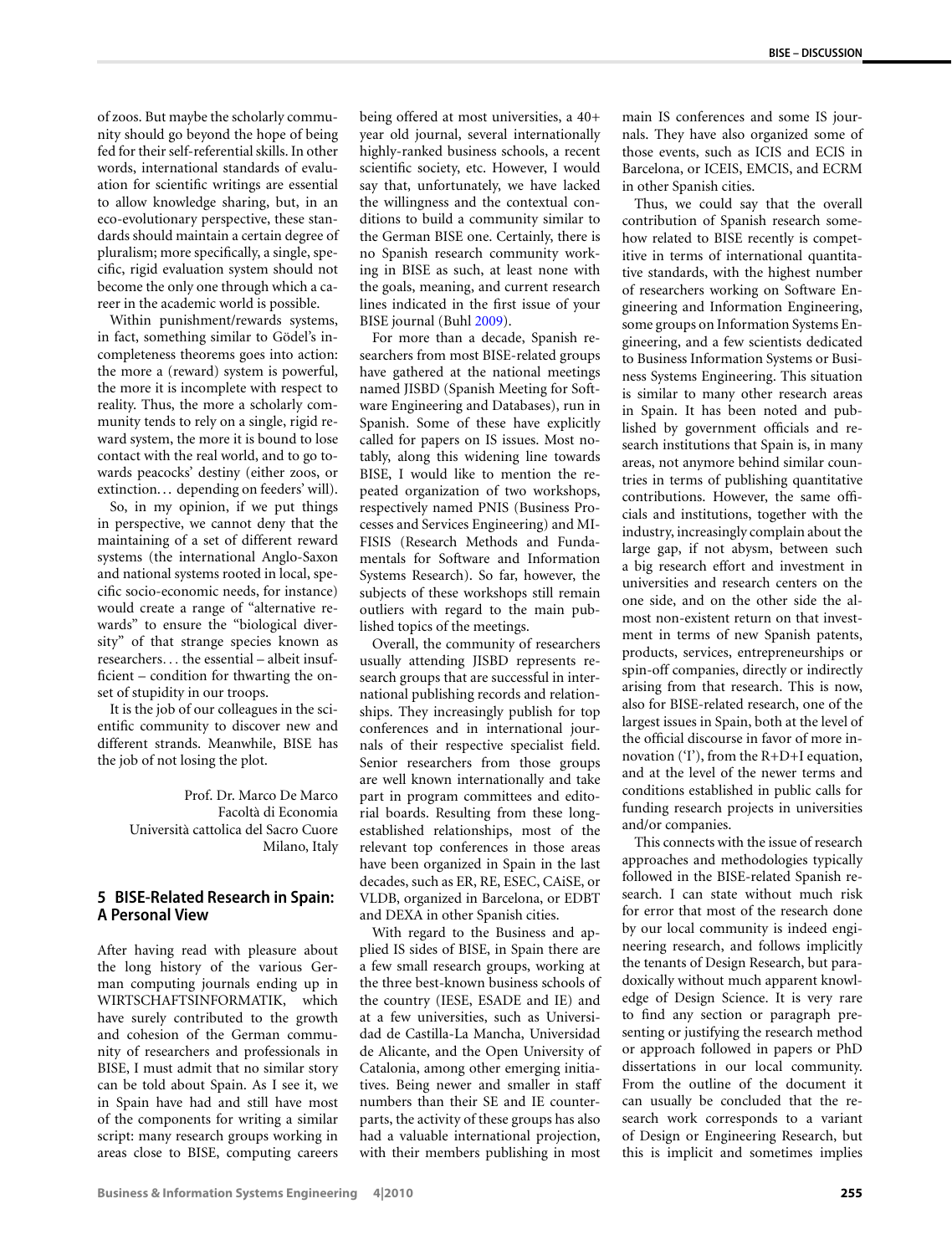weaknesses in one or several of its research cycles: relevance, design and rigor. If I had to order those three cycles for Spanish BISE-related research according to the efforts and strengths shown in published documents, this would be my guess: 1st design; 2nd rigor; 3rd relevance. More recently, some groups are trying to push for more empirical research, for example in software engineering. However, I would say that so far their understanding of 'empirical' is more along the line of quantitative behavioral research of the software system than towards more socio-technical behavioral studies. Qualitative research studies in BISE are still the exception in Spain, with some of them showing explicitly their use of qualitative research methods and techniques such as in-depth case studies, action research, participant observation or Grounded Theory studies, always inspired by and applied to real industrial or public administration cases and professional issues.

We could regard the situation in Spain as if we had already solved the issue of international publishing in quantity, and theoretical quality, but still lag long behind other more competitive economies in terms of practical and methodological quality of our research efforts. In my opinion this is also the case for BISE-related research. Of course there are many reasons for such a state of affairs, from socio-cultural through historical to economic and institutional ones. But it is common to hear, when these issues are discussed publicly and privately, that Spain should aspire to be like Germany or the USA, as if these two countries were alike in research cultures.

Certainly, both Germany and the USA, but not only these countries, share some characteristics that are usually missing in Spain. With a few notable exceptions, much of the Spanish BISE-related university research is done quite disconnected from local companies or professionals. Looking at it the other way, not many companies in Spain invest in R+D related to BISE, while I would say that a lot of them try to innovate by using international services and products related to BISE, such as ERP, CRM, or SCM systems and services. In my eyes the main problem lies in the difficulties and the lack of incentives for sharing and communicating between innovative companies and university research groups. With some valuable exceptions, up to now Spanish university researchers in BISE-related

themes have not found much need to work in a continuous way with local companies or institutions which have practical BISE problems. Reversely, only a few companies or public administrations consider doctoral students or PhD graduates as a source of potential innovation for their practical affairs in BISE.

The situation in Spain is in clear contrast to what is happening in countries like Germany or the USA for the BISE discipline and their diversity of programs, with some more technological, others more theoretical, others more applied and some hybrid. Most doctorate programs in Spain have concentrated in techno-theoretically oriented issues, usually covering mostly the specialist areas of the local PhD supervisors, and with practically no course on research methods. In fact, for many years, while Computing Schools were growing all over Spain, doctorate programs basically educated the younger teachers needed by those schools in research, rather than in development and innovation. This situation has not much helped in closing the communication gap with local companies, which often regard PhD graduates as unpractical and suspicious professionals. In contrast with the new official discourse in favor of more practical and useful research, still public criteria for accreditation and promotion of university professors in engineering and computing clearly favors international publishing in quantity and theoretical quality, rather than local or applied research. This reinforces the local weaknesses in industry-university communication and more relevant research, which will probably be exacerbated by the recent pressure to publish mainly in indexed journals.

With regard to publication practices among the described community of BISE-related researchers, it can be inferred that most of them have made their best efforts to publish internationally, basically in English-language conferences and journals. The JISBD meeting, with its related workshops and events, is the sole event where that community has published in Spanish, and in many occasions by sending ongoing or initial research papers that were later improved and sent in English to international events. Although in Spain there is no WIRTSCHAFTSIN-FORMATIK journal as such, with a clear BISE orientation both for researchers and professionals, we do have a 40+ year old journal named Novatica, edited by ATI, the oldest association of IT professionals in Spain. With a similar history as its German counterpart, Novatica has remained more as a professional forum than as a research journal, even though it has always welcomed research papers throughout its history, with some of the its first editors and authors becoming the first full university professors in several computing areas. Novatica does not have a specific focus on computing, thus covering all computing specialities, but given its professional orientation, it is also the place to publish BISE research in Spanish. Both at JISBD and Novatica there have been public complaints and discussions with some senior professors stating that Spanish BISE-related researchers were more aware of international research than of what their local colleagues were doing. There was even a citation study presented at JISBD showing how little Spanish research was cited in papers published by the local research community.

The situation that I have described above presents my opinion of the state of affairs concerning BISE-related research in Spain. It is, thus, my personal view, although I would surely find many colleagues in Spain who share great parts of this statement. Most of us look at countries like Germany or the USA for better research practices, and admit to – in a healthy way – envy the working conditions and contextual situation of our colleagues there. We have much to learn from your situation in Germany in building a more cohesive and focused research community, committed to and interleaved with the interests of professionals, companies and public administration, with a long history and strong expertise of using Engineering Research for building sound solutions to practical problems, and where doctorates and PhD graduates are considered at a very high level, socially and professionally. I wish you can maintain and improve that situation, built upon local experience, rather than to delude it into more global research practices.

In my opinion, a key to a more successful future for research in BISE, in Germany, Spain and elsewhere, lies in its effective "glocalization", where our research is increasingly based on local practical issues and problems, worked and shared in cooperation and coordination with other local colleagues through journals such as WIRTSCHAFTSINFOR-MATIK and Novatica, in languages such as German, Spanish, or English, but also with a global stand and ambition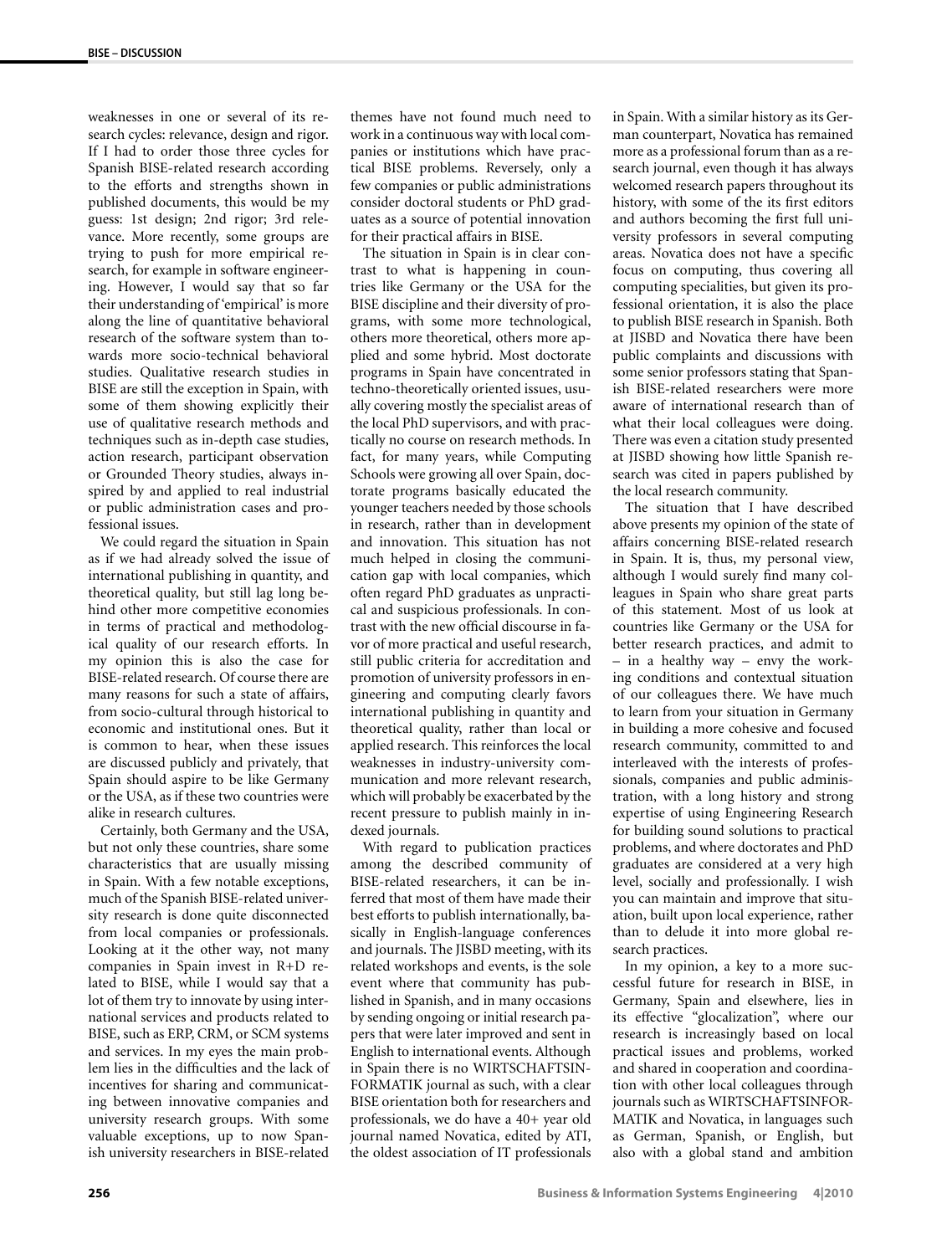<span id="page-8-0"></span>that enforces our theoretical and practical contributions in fair "coopetition" with colleagues from elsewhere, and most specially from Europe. If I could now have a dream, it would be one of making WIRTSCHAFTSINFORMATIK and other similar European journals in BISE, such as the Scandinavian Journal of IS, share efforts to cover and present a European view of the BISE discipline. There Novatica could play a role of reaching in Spanish the growing number of BISE researchers and professionals in Latin America and the Spanish-speaking USA. Yes we could.

Prof. Joan A. Pastor UOC – Open University of Catalonia & UPC, Barcelona, Spain

# **6 The Iron Law of National Rankings**

"Can national research, issued in national non-English publications be considered in international publications?"

Even from a French viewpoint, there is no question that the main international language for scientific publications is the English language. In Information Systems, international recognition, i.e. beyond a language zone, requires to publish in English, possibly in the best English/American outlets. For the IS disciplines the AIS provides a basket of six journals that are considered among the very best: *MIS Quarterly, Information Systems Research, European Journal of Information Systems, Information Systems Journal, Journal of the Association of Information System*s and *Journal of MIS*. In terms of impact factor, along with three journals in psychology, *MIS Quarterly* is really dominating the field as well as the social sciences.

This being said, the real issue is the effort one wants to invest to publish at a very high level. From the viewpoint of a young non-native English speaking European scholar the cost of trying to publish in the very best American journals is huge. For a French – and I'd be tempted to generalize to all European Latin countries – even if one starts with a very good piece of research first written in French and possibly published in *Systemes d'Information et Management*", the leading journal of the French-speaking community, this probably takes at least four major adaptations. First the references would not be exactly the same as it is clear that the potential reviewers would appreciate to be cited even if the use of such references is very minor. Second, the paper structure is very different. In French an elegant demonstration does not start as in many American journals with the major findings or proposals. Those have to be progressively unveiled. Third, the results are not always universal. As a consequence arguments themselves often have to be adapted according to the context. This can be related to the methodology. It is well known that describing the context of a study and the operational details is more highly valued in France or Germany than in the US. For many of us, in-depth contextualization can be considered to illuminate and alter considerably the results of the research. Also using discrete variables rather than continuous variables is generally considered more relevant in France than in the US. Fourth, the reviewing process will be conducted differently and the freedom of the authors can be considered to be much greater in Europe than in the very top US journals. "What gets published? The combined views of authors and reviewers in a paper which has had any content that is not rigorously supportable removed from it. So it is not uncommon for the final published version of the paper to be rather bland, self- evident and endlessly citable, since it is hardly likely to contradict the paper in which it is cited." (Paul [2008](#page-9-0), p. 328).

Given these difficulties, there is a clear advantage to publish in national non-English publications, especially when doing one's first steps in a career. In addition, when the national top journal has high recognition manifested by its national ranking in the list of journals, as is the case with *Systemes d'Information et Management* and *WIRTSCHAFTSIN-FORMATIK*, it is less risky, especially if the paper is characterized by being very representative of the countryspecific culture, and still considered excellent for one's record. Overall, what prevails are the publications that meet the criteria of the most powerful incentive system which is, for the majority of colleagues, highly correlated to the national ranking list when there is one. This may have some drawbacks (see Marco de Marco's viewpoint). Paul is adding a more nuanced and critical view: "journal league tables are to do with promotion procedures and rites of passage in academia, not quality research." (Paul

[2008](#page-9-0), p. 329). Altogether, for more mature or self-confident, non-native English speakers, I advocate a mixed strategy. It consists of publishing more classical research and/or less advanced projects in the national journal and from time to time sending a probe or what one thinks absolutely deserves a worldwide audience to the journals who have such audience. If one wants to get one's research with an authentic European flavor, and not a melting pot, published, it does not necessarily mean the highest rank! One question often raised in France is to know whether it is acceptable to translate one's best article and send it to the top worldwide journal. My answer is the following. Either the translation is really close and, apart from dissemination which is a great benefit, at the National Level (Conseil National des Universites, cf. Rowe [2006\)](#page-9-0) this has little impact. Or, if not rejected, it may end up being lost in translation, so that the author does not recognize it anymore! To favor the first outcome, one strategy is to co-author with an American colleague from the beginning of the project knowing that you are going to send it to a journal whose reviewing process follows a different culture. Another strategy is to find a top international journal with a European culture, which to me means respectful of author's identity, in terms of culture. Respecting this publishing culture does not mean not asking authors to be focused on a clear set of related research questions when presenting their ideas, or encouraging a poetic style, but it should respect different types of contributions, some emphasizing practical aspects, and not oppose the broad literature and/or philosophy to normal science as it is sometimes implied (Lyytinnen et al. [2007](#page-9-0)).

Prof. Dr. Frantz Rowe Institut d'Economie et de Management de Nantes – IAE, France

# **References**

#### **to: Introduction**

- Buhl H (2009) 50 years of WIRTSCHAFTSIN-FORMATIK: Moving on to new shores. Business & Information Systems Engineering  $1(1):1-4$
- Buhl H, Mertens P, Schumann M, Urbach N, Smolnik S, Riempp G (2010) Business Information Systems Engineering 2(2):109–114. [http://www.bise-journal.org/](http://www.bise-journal.org/pdf/6_02696.pdf) [pdf/6\\_02696.pdf](http://www.bise-journal.org/pdf/6_02696.pdf)